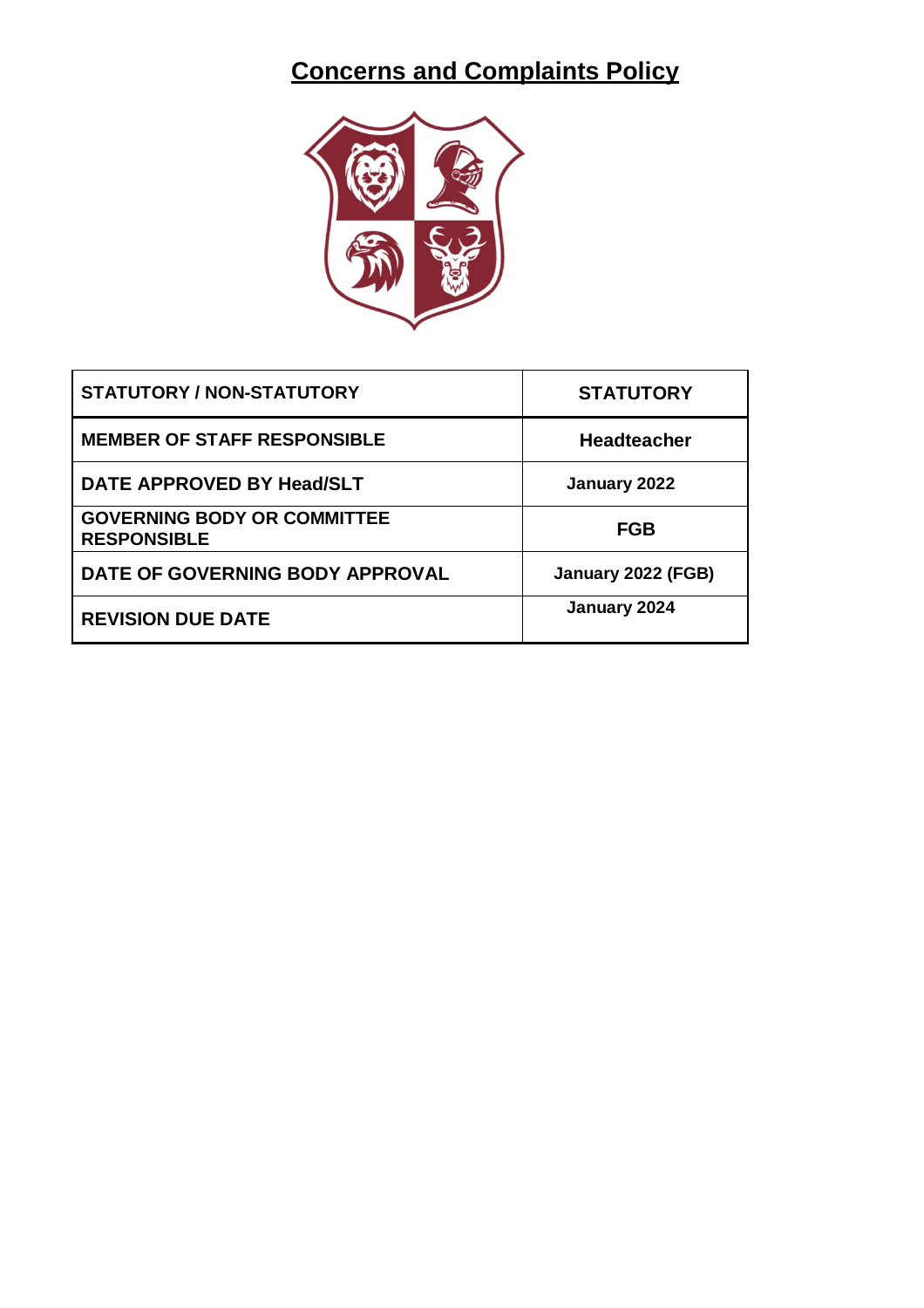#### **1 Introduction**

- 1.1 **Circulation**: This policy is addressed to the Senior Leadership Team; to all members of the teaching and pastoral staff and, on request, to parents.
- 1.2 This policy can be made available in large print or other more accessible format, if required. If you require assistance with making a complaint, for example because of a disability, please contact the school office who will be happy to make appropriate arrangements.
- 1.3 **Policy status:** The policy has been approved by the Principal / Head and the Governing Body of Noadswood School. It provides guidelines for handling concerns and complaints. It takes account of paragraph 25 of schedule 1 to the Education (Independent School Standards) (England) Regulations 2010 (SI 2010/1997). The policy takes account of the school's public sector equality duty set out in section 149 of the Equality Act 2010.
- 1.4 The policy applies to all sections of the school. The procedures set out below may be adapted as appropriate to meet the policy aims and circumstances of each case. Certain of the procedures can only be carried out during term time.
- 1.5 **Application:** Separate procedures apply in the event of a child protection issue, or in relation to admissions or exclusions.
- 1.6 **Parent**(**s) / You:** Includes a current parent or legal guardian or education guardian, and may at our discretion include a parent whose child has recently left the school.
- 1.7 **Four stages:** This policy describes a four stage procedure:

**Stage 1:** informal raising of a concern or difficulty notified orally or in writing to a member of staff

**Stage 2:** a formal complaint in writing to the Head / Principal

**Stage 3:** a renewed complaint in writing to the Chair of the Governing Body

**Stage 4:** a reference to the Complaints Panel

- 1.8 **Timescales**: We aim to resolve any complaints in a timely manner. Timescales for each stage are set out below in the relevant paragraphs. When we refer to **Working Days**, we mean Monday to Friday, when school is open during term time. The dates of terms are published on the school's website.
- 1.9 **A concern about the safety of your child should be notified immediately to the person you believe is best placed to take urgent action and should be confirmed in writing to the Head.**

#### **2 Policy aim and statement**

2.1 **Aim:** The aim of this policy is to ensure that a concern or complaint is managed sympathetically, efficiently and at the appropriate level, and resolved as soon as possible. Doing so is good practice, it is fair to those concerned and it helps to promote parents' and pupils' confidence in our ability to safeguard and promote welfare. We will try to resolve every concern or complaint in a positive way with the aim of putting right a matter which may have gone wrong and, where necessary, reviewing our systems and procedures in light of the circumstances.

Page **2** of **10**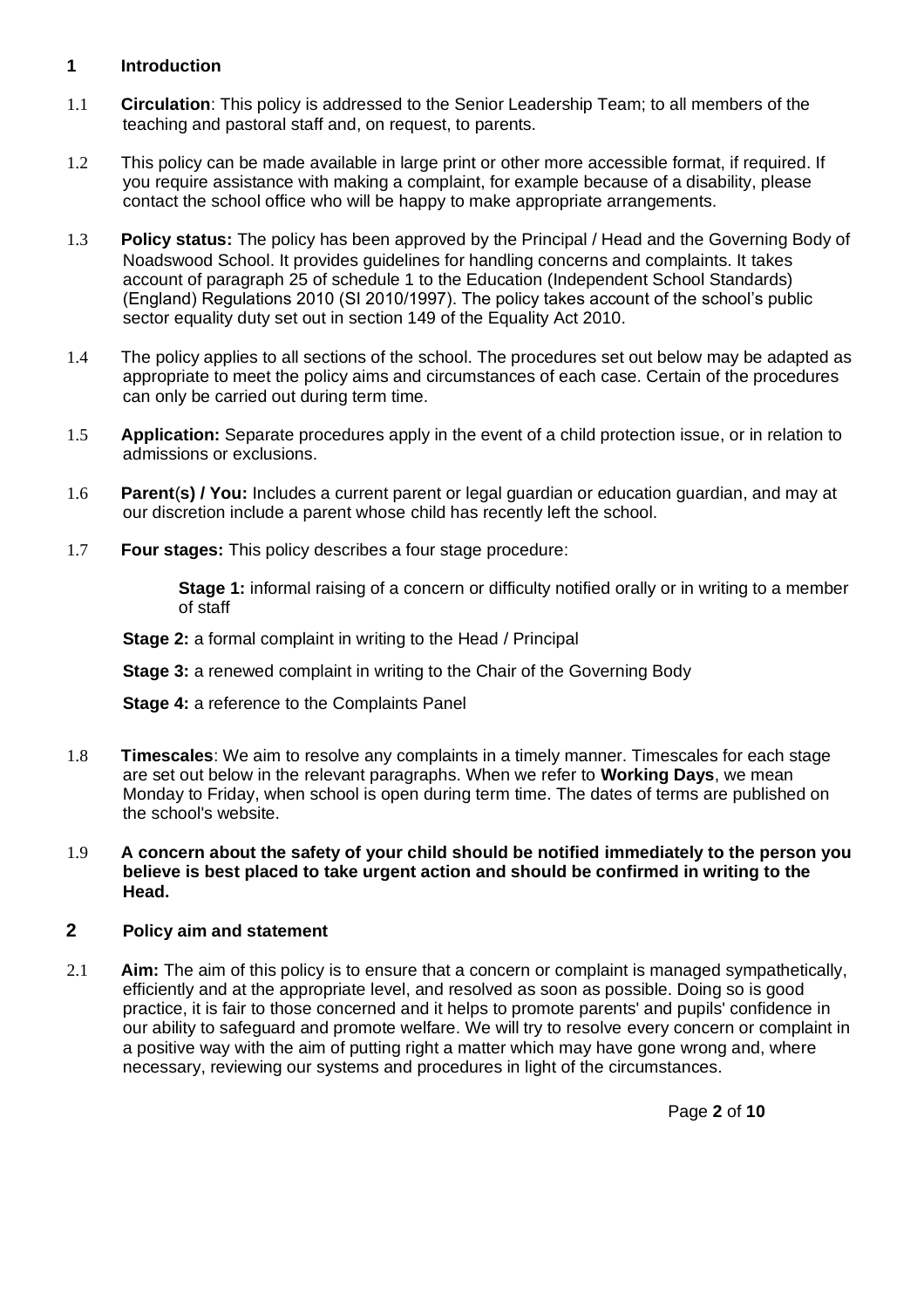<span id="page-2-0"></span>2.2 **Policy statement:** We need to know as soon as possible if there is any cause for dissatisfaction. We recognise that a difficulty which is not resolved quickly and fairly can soon become a cause of resentment, which would be damaging to relationships and also to our culture. Parents and pupils should never feel (or be made to feel) that a complaint will be taken amiss or will adversely affect a pupil or his / her opportunities at this school. The policy, however, distinguishes between a concern or difficulty which can be resolved informally and a formal complaint which will require investigation.

#### **3 Management of complaints**

3.1 **Complaints Co-ordinator:** The Head / Principal has appointed a senior member of staff (Complaints Co-ordinator) to be responsible for the co-ordination and administration of the Complaints Procedure. If the Complaints Co-ordinator is unavailable or is the subject of the complaint, his / her duties will be carried out by the Head or another senior member of staff. The main responsibilities of the Complaints Co-ordinator are to:

be the first point of contact while the matter remains unresolved and keep records

co-ordinate the complaints procedures across the school

arrange assistance for parents who require this, for example, because of a disability

maintain an on-going training programme for all school employees in relation to complaints

monitor the keeping, confidentiality and storage of records in relation to complaints

report regularly to the Head / Principal with respect to complaints.

#### **4 Stage 1: concerns and difficulties**

- 4.1 **Concerns:** We expect that most concerns, where a parent or pupil seeks intervention, reconsideration or some other action to be taken, can be resolved informally. Examples might include a dissatisfaction about some aspect of teaching or pastoral care, or about allocation of privileges or responsibilities, or about a timetable clash or some other aspect of the school's systems or equipment. Complaints of discrimination, harassment or victimisation are taken very seriously and may need to be dealt with at [Stage 2](#page-2-0) without action at [Stage 1.](#page-2-0)
- 4.2 **Notification:** If appropriate, please raise the concern initially with the subject teacher or Class Tutor.
- 4.3 **Acknowledgement:** We will acknowledge a written notification by telephone, fax, e-mail or letter within two Working Days of receipt during term time and as soon as practicable in the holidays. A matter raised orally will not necessarily be acknowledged in writing but a note will be kept by the appropriate member of staff.
- 4.4 **Unresolved concerns:** A concern which has not been resolved by informal means within fifteen Working Days should be notified in writing as a formal complaint which will be dealt with in accordance with [Stage 2](#page-2-0) below.

# **5 Stage 2: formal complaint**

5.1 **Notification:** An unresolved concern under [Stage 1,](#page-2-0) **or** a complaint which needs investigation, or a dissatisfaction with some aspect of the school's policies, procedures, management or administration should be set out in writing with full details and sent with all relevant documents and your full contact details to the Headteacher's PA and Complaints Co-ordinator.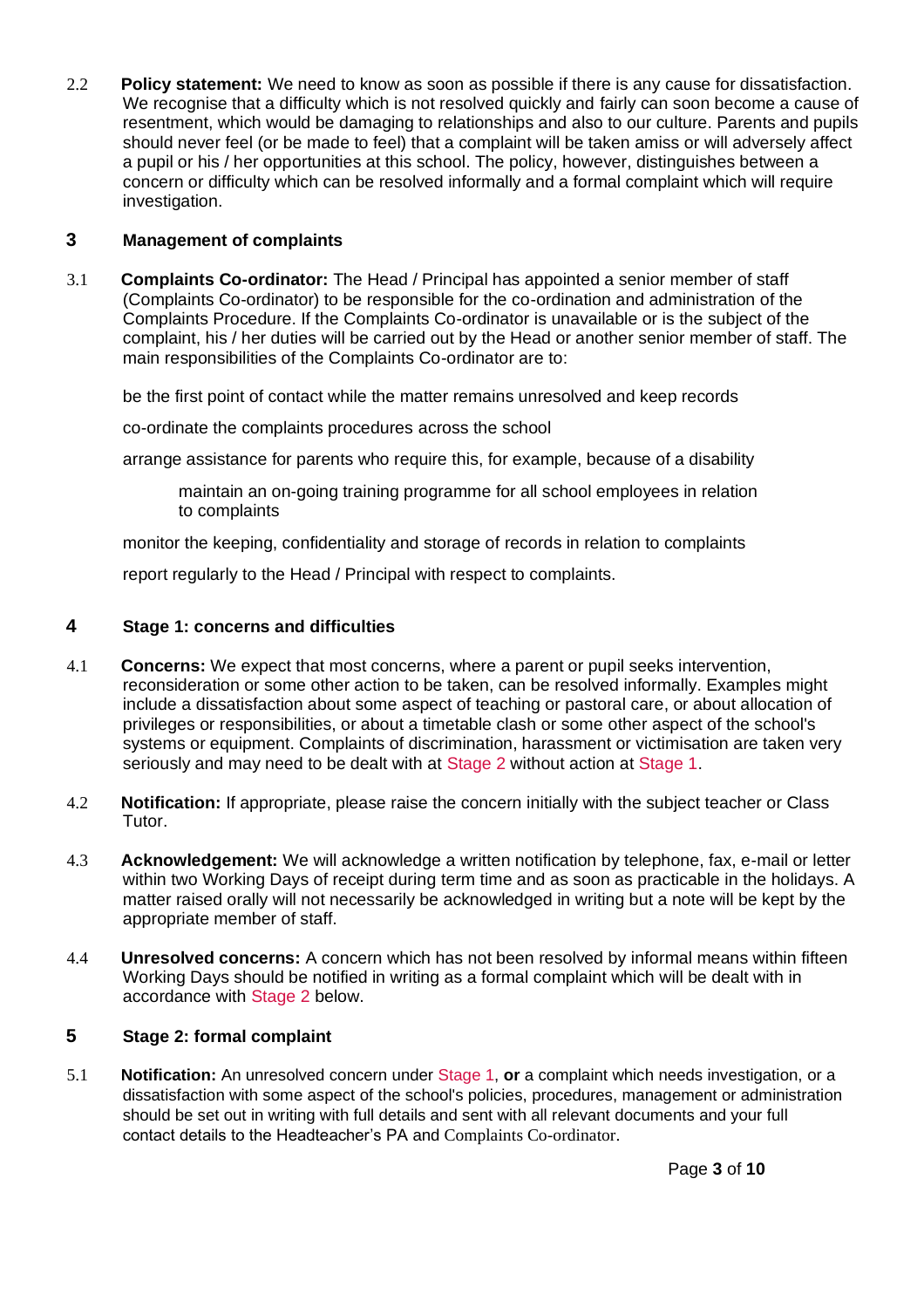<span id="page-3-0"></span>There is a form at the end of this policy you may wish to use for this purpose. Your complaint will be acknowledged by telephone, e-mail or letter within two Working Days during term time, indicating the action that is underway and the likely time scale.

- 5.2 **Investigation:** The Head / Principal may ask a senior member of staff to act as **Investigator** and / or may involve one or more Governors. The outcome of the investigation will be reported to the Head / Principal who will then notify you by telephone, fax, e-mail or letter of his decision and the reasons for it. Written records will be kept of all meetings and interviews held in relation to your complaint.
- 5.3 **Outcome:** The Head's aim would be to inform any complainant of the outcome of an investigation and the resolution to the complaint within 28 Working Days from the receipt of the complaint. Please note that any complaint received within one month of the end of term or half term is likely to take longer to resolve owing to the presence of school holidays and the unavailability of personnel.

#### **6 Stage 3: reference to the Chair**

- 6.1 **Further steps:** If you are dissatisfied with the Head's / Principal's decision under [Stage 2,](#page-2-0) **your**  complaint may be renewed in writing to the Chair of the Governing Body.
- 6.2 **Notification**: You should write to the Chair of Governors within five Working Days of receiving the Head's / Principal's decision. Your letter to the Chair of Governors should give full details of your complaint and enclose all relevant documents and your full contact details. Your letter will normally be acknowledged by telephone, fax, e-mail or letter within four Working Days during term time, indicating the action that is being taken and the likely time scale.
- 6.3 **Action by the Chair of Governors:** The Chair of Governors will arrange for your complaint to be investigated following procedures equivalent to those described in [Stage 2](#page-2-0) (above). When the Chair is satisfied that he has established all the material facts and relevant policies, so far as is practicable, he / she will notify you in writing of his / her decision and the reasons for it. He / She will aim to provide a response within ten Working Days of receiving your letter. If you are not satisfied with the Chair of Governor's decision, you may ask for the complaint to be referred to the Complaints Panel, by writing to the Clerk to the Governors - [clerk@noadswood.hants.sch.uk](mailto:clerk@noadswood.hants.sch.uk) (see paragraph [7.6 b](#page-4-0)elow).

#### **7 Stage 4: reference to the Complaints Panel**

- 7.1 A Complaints Panel (**Panel**) Hearing (the **Hearing**) is a review of the decisions taken by the Head and the Chair. The Panel will not consider any new areas of complaint which have not been previously raised as part of the complaints procedure.
- 7.2 **The role of the Panel:** The Panel's task is to establish the facts surrounding the complaints that have been made by considering:

the documents provided by both parties and

any representations made by you, the Head / Principal or the Chair.

7.3 If, after establishing the facts, the Panel consider that the complaint is made out, they will uphold the complaint. If the Panel consider that the complaint is not made out, they will dismiss the complaint. They will make these decisions on the balance of probabilities.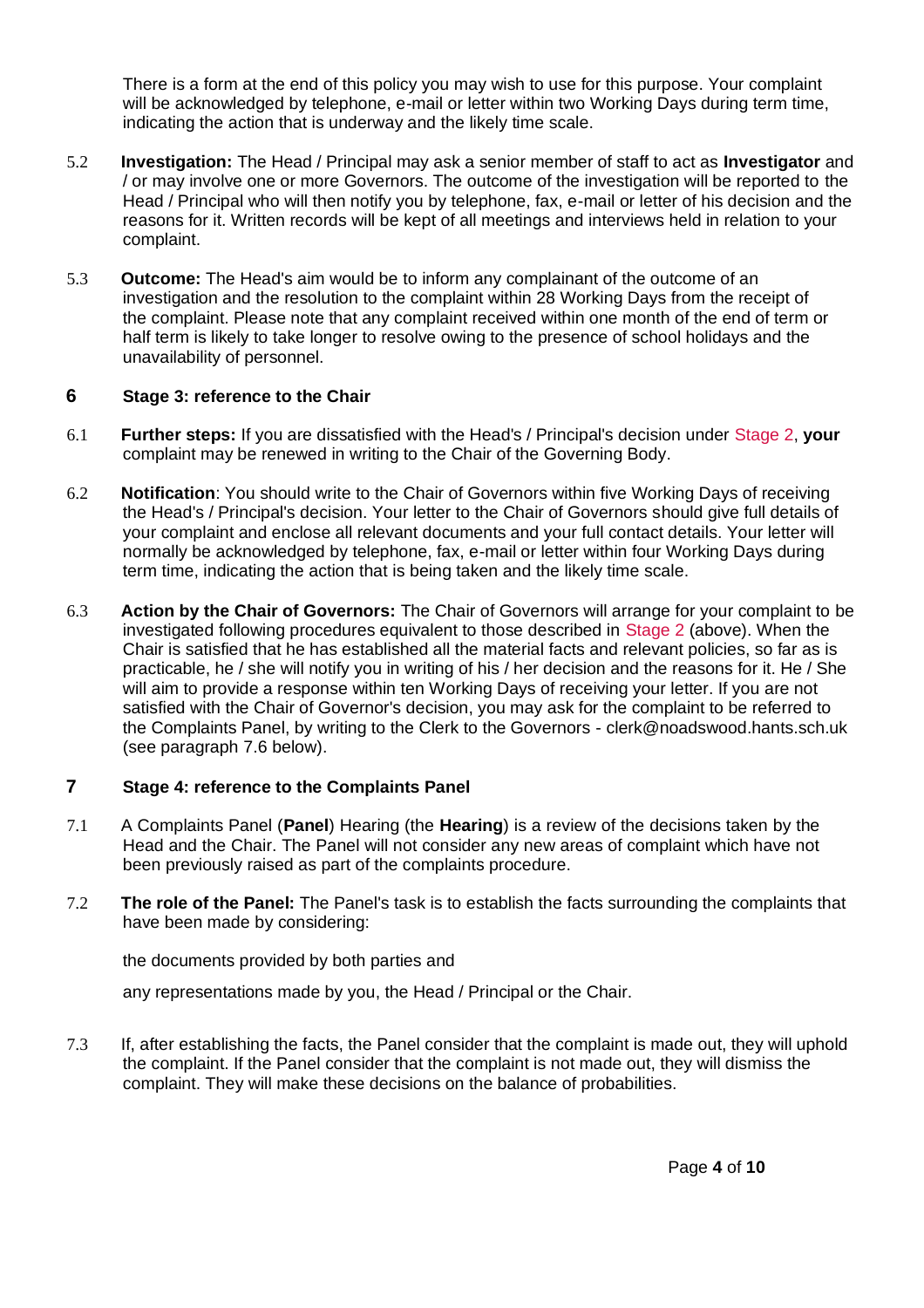- <span id="page-4-0"></span>7.4 It is not within the powers of the Panel to make any financial award, nor to impose sanctions on staff, pupils, or parents. The Panel may make recommendations on these or any other issues to the Head / Principal or to the full body of Governors as appropriate.
- 7.5 **Composition:** We have constituted a Complaints Panel comprising school Governor members and independent members who are independent of the governance, management and running of the school.
- 7.6 **Notification:** To request a Hearing before the Complaints Panel please write to the Clerk of Governors within five Working Days of the decision complained of. Your request will usually only be considered if you have completed the procedures at [Stages 1](#page-2-0) and [2](#page-2-0) and, where appropriate, [Stage 3. P](#page-3-0)lease ensure that a copy of all relevant documents and your full contact details accompany your letter to the Clerk of Governors. Please state in your letter the outcome that you desire and all the grounds of your complaint. Please also send the Clerk of Governors a list of the documents which you believe to be in the school's possession and wish the Panel to see. The Clerk of Governors will acknowledge your request in writing within five Working Days. If you require assistance with your request, for example, because of a disability, please contact the Clerk of Governors who will be happy to make appropriate arrangements.
- 7.7 **Convening the Panel:** The Clerk of Governors will convene the Complaints Panel as soon as reasonably practicable, but the Panel will not normally sit during half terms or school holidays. The Panel will consist normally of a minimum of three individuals who have no detailed prior knowledge of the circumstances of the complaint. One member of the Panel will be an independent member. You may ask the Clerk of Governors to tell you who has been appointed to sit on the Panel.
- 7.8 **Notice of Hearing:** Every effort will be made to enable the Panel Hearing to take place within ten Working Days of the receipt of your request. As soon as reasonably practical and in any event, at least five Working Days before the Hearing, the Clerk of Governors will send you written notification of the date, time and place of the Hearing, together with brief details of the Panel members who will be present.
- 7.9 **Attendance:** You will be invited to attend the Hearing and may be accompanied by one other person such as a relative, teacher, or friend. It is not necessary for that person to be legally qualified but if you do wish to be accompanied by a legally qualified person, acting in their professional capacity, please notify the Clerk of Governors at least seven Working Days before the Hearing. Your child aged thirteen and above may attend part or all of the Hearing at the discretion of the Chair of the meeting (Hearing). Copies of additional documents you wish the Panel to consider should be sent to the Clerk of Governors at least three clear Working Days prior to the Hearing.
- 7.10 **Chair:** The Hearing will be chaired by one member of the Panel (chosen by themselves) and will be conducted in an informal manner.
- 7.11 **Hearing:** All statements made at the Hearing will be unsworn. All present will be entitled, should they wish, to write their own notes for reference purposes. A handwritten minute of the proceedings will be taken during the Hearing.
- 7.12 **Evidence:** The Chair will conduct the Hearing in such a way as to ensure that all those present have the opportunity of asking questions and making comments in an appropriate manner. The Hearing is not a legal proceeding and the Panel shall be under no obligation to hear oral evidence from witnesses but may do so and / or may take written statements into account.
- 7.13 **Conduct:** All those attending the Hearing are expected to show courtesy, restraint and good manners or, after due warning, the Hearing may be adjourned or terminated at the discretion of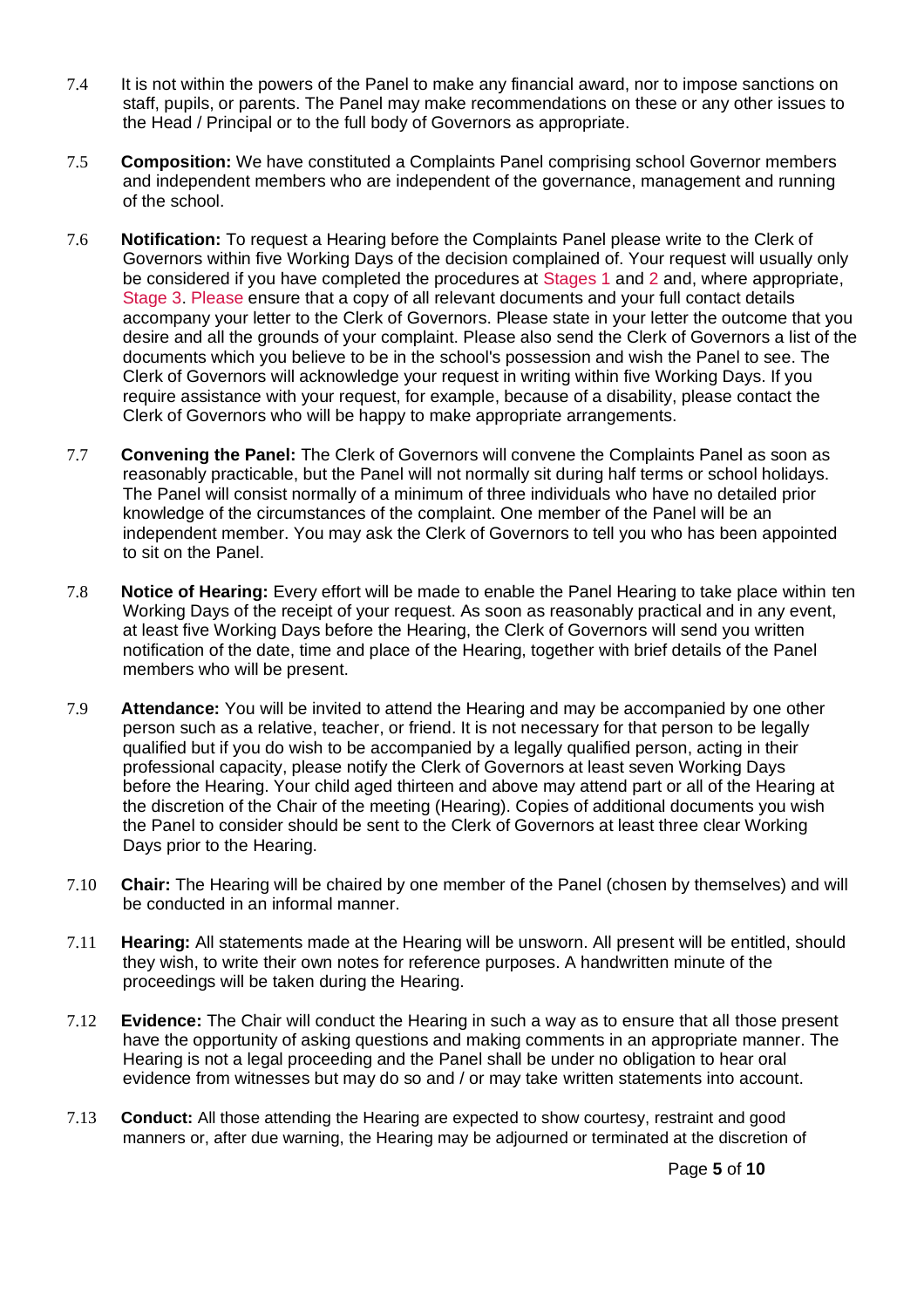the Chair. If terminated, the original decision will stand. Any person who is dissatisfied with any aspect of the way the Hearing is conducted must say so before the proceedings go any further and his / her comment will be minuted.

- 7.14 **Adjournment:** The Chair may, at his / her discretion, adjourn the Hearing for further investigation of any relevant issue. This may include an adjournment to take legal advice.
- 7.15 **Decision:** After due consideration of the matters discussed at the Hearing, the Panel shall reach a decision unless there is an agreed position. The Panel's decision, findings and any recommendations may be notified orally at the Hearing or subsequently and shall be confirmed in writing to you by electronic mail where appropriate within seven Working Days. If you do not wish to receive the decision by electronic mail, a copy will be given or posted to you. The decisions, findings and any recommendations will be available for inspection on the school premises by the Governing Body and the Head / Principal. Reasons for the decision will be given. The decision may include recommendations and will be sent to you, the Chair of the Governing Body, the Head / Principal and, where relevant, any person about whom the complaint has been made.
- 7.16 **Private proceeding:** A Hearing before the Complaints Panel is a private proceeding. No notes or other records or oral statements about any matter discussed in or arising from the proceeding shall be made available directly or indirectly to the press or other media.
- 7.17 **Confidentiality**: A written record will be kept of all complaints. The number of complaints registered under the formal procedure during the preceding school year is kept on file.
- 7.18 Correspondence, statements and records relating to individual complaints will be kept confidential except to the extent required by paragraph 25(k) of schedule 1 to the Education (Independent School Standards) (England) Regulations (SI 2010/1997), that is where access is requested by the Secretary of State or where disclosure is required in the course of the school's inspection or under other legal authority. In accordance with data protection principles, details of individual complaints will normally be destroyed following each inspection. In exceptional circumstances, some details will be retained for a further period as necessary.

If you believe the school did not handle your complaint in accordance with the published complaints procedure or that they acted unlawfully or unreasonably in the exercise of their duties under education law, you can contact the Department for Education if you have exhausted the stages in this policy.

The Department for Education will not normally reinvestigate the substance of complaints or overturn any decisions made. They will consider whether the school has adhered to education legislation and any statutory policies connected with the complaint. The complainant can refer their complaint to the Department for Education online at: www.education.gov.uk/contactus, by telephone on: 0370 000 2288 or by writing to: Department for Education, Piccadilly Gate, Store Street, Manchester, M1 2WD.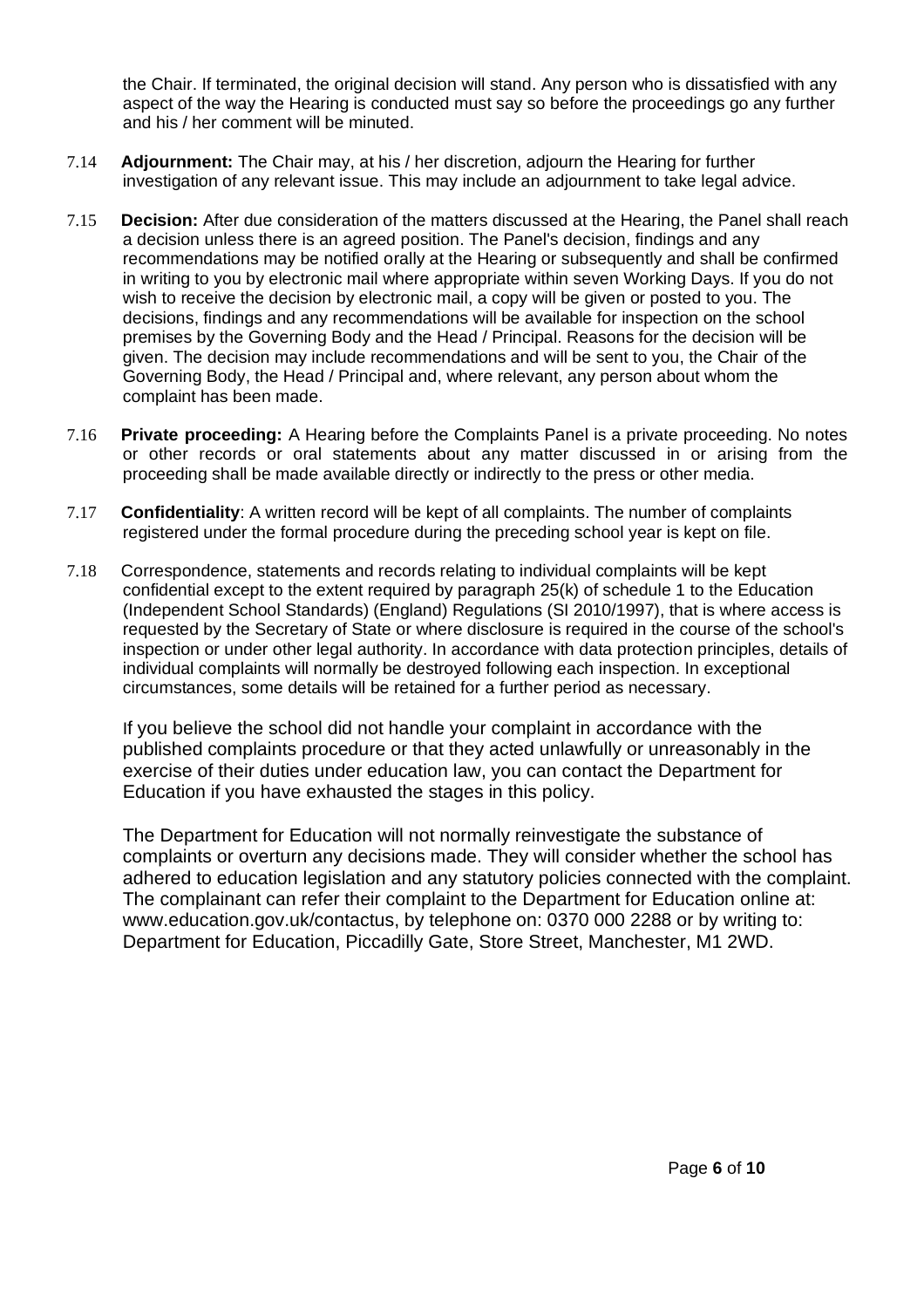# **8 Complaint Form: Stage 2 of the policy**

Please complete and return to the Complaints Co-ordinator and Headteacher's PA. Hand this document into the school for her attention or attach it to an email to: [headteacher@noadswood.hants.sch.uk](mailto:headteacher@noadswood.hants.sch.uk)

### **They will acknowledge receipt and pass it to the Headteacher.**

| Your name:                                      |
|-------------------------------------------------|
|                                                 |
|                                                 |
|                                                 |
| Student's name (if relevant):                   |
|                                                 |
|                                                 |
|                                                 |
| Your relationship to the student (if relevant): |
|                                                 |
|                                                 |
| <b>Address:</b>                                 |
|                                                 |
|                                                 |
|                                                 |
|                                                 |
|                                                 |
|                                                 |
| Postcode:                                       |
| Day time telephone number:                      |
| <b>Evening telephone number:</b>                |
|                                                 |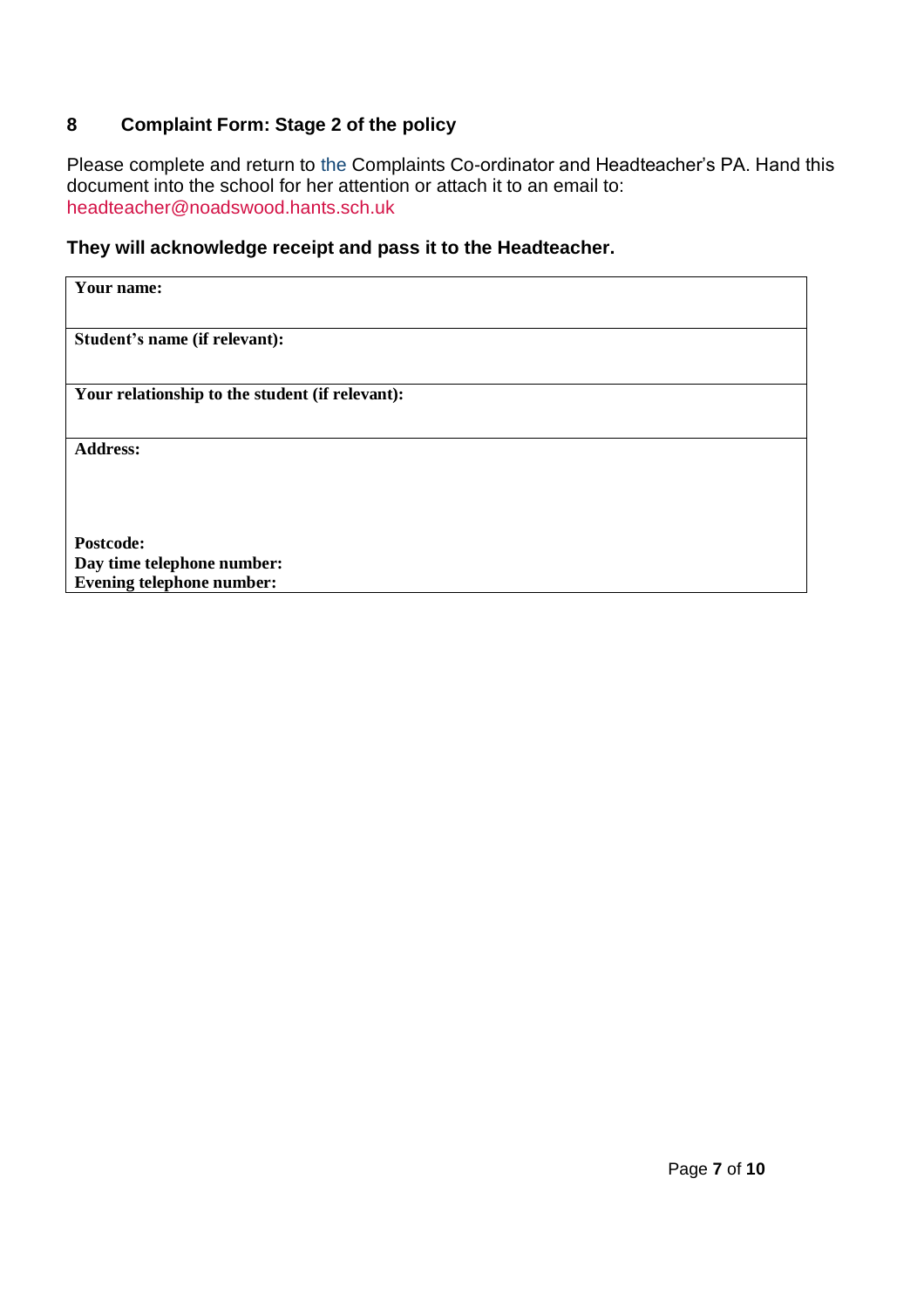**Please give details of your complaint, including whether you have spoken to anybody at the school about it previously and your understanding of what has been attempted to date.**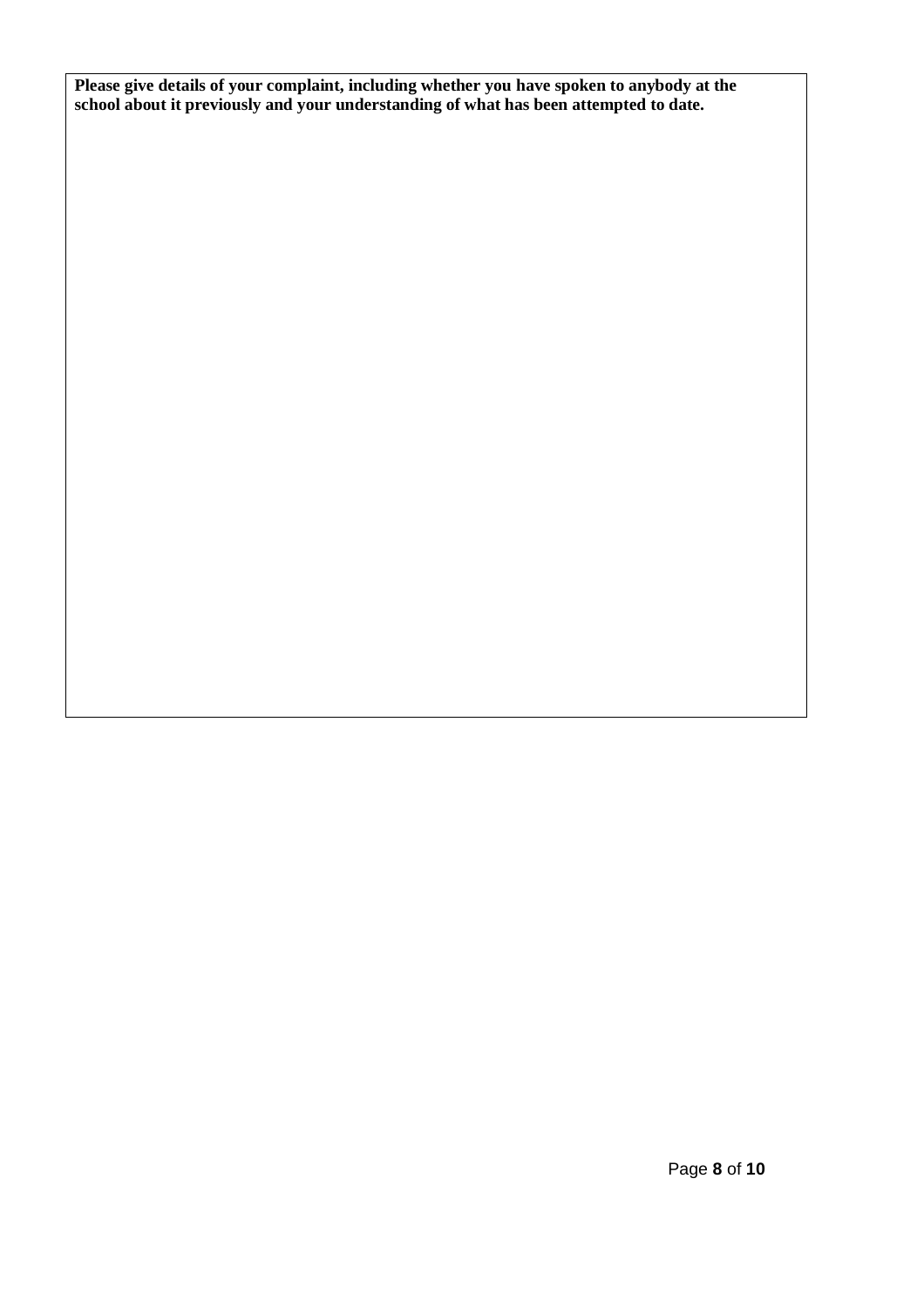## **Managing Serial or Unreasonable Complaints:**

- 9 Noadswood School is committed to dealing with all complaints fairly and impartially, and to providing a high quality service to those who complain. The school is extremely committed to promoting positive relationships with all members of the school community regardless of age, gender, culture, faith, viewpoint or ability and we actively welcome the opportunity to resolve issues that arise.
- 10 However, there are rare occasions when complainants behave in an unreasonable manner when raising and/or pursuing concerns and complaints. We can not expect our staff to tolerate unacceptable behaviour and will take appropriate action to protect staff from that behaviour, including any that is abusive, offensive or threatening.
- 11 Noadswood School defines unreasonable behaviour as that which hinders our consideration of complaints because of the frequency or nature of the complainant's contact with the school, or which hinders the day to day running of the school, or which impacts on the wellbeing of colleagues or young people in our community.
- 12 Unreasonable conduct within a complaint may include, if the complainant:

- refuses to articulate their complaint or specify the grounds of a complaint or the outcomes sought by raising the complaint, despite offers of assistance

- refuses to co-operate with the complaints investigation process

- refuses to accept that certain issues are not within the scope of the complaints procedure

- insists on the complaint being dealt with in ways which are incompatible with the complaints procedure or with good practice

- introduces irrelevant or anecdotal information which they expect to be taken into account and commented on

- raises large numbers of detailed but unimportant questions, and insists they are fully answered, often immediately and to their own timescales

- makes unjustified complaints about staff who are trying to deal with the issues, and seeks to have them replaced

- changes the basis of the complaint as the investigation proceeds

- repeatedly makes the same complaint (despite previous investigations or responses concluding that the complaint is groundless or has been addressed)

- refuses to accept the findings of the investigation into that complaint where the school's complaint procedure has been fully and properly implemented and completed including referral to the Department for Education

- seeks an unrealistic outcome